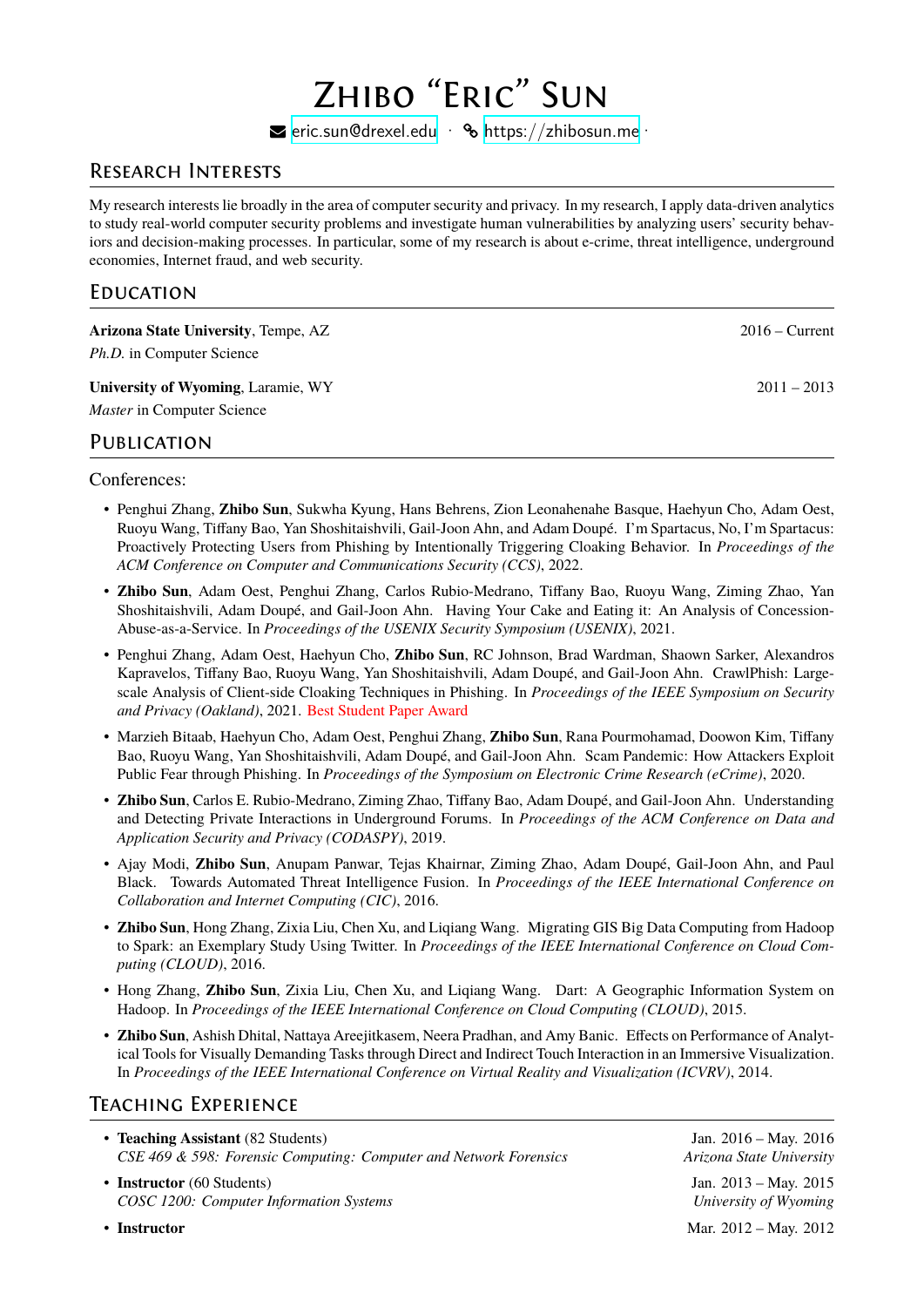## Honors and Awards

| • Best Student Paper Award<br>by the 42nd IEEE Symposium on Security and Privacy (Oakland)                                                        | May 2021        |
|---------------------------------------------------------------------------------------------------------------------------------------------------|-----------------|
| • The CIDSE Doctoral Fellowship<br>by the School of Computing, Informatics, and Decisions Systems Engineering (CIDSE)<br>Arizona State University | Mar 2020        |
| • The Cybersecurity Fellowship<br>by the School of Computing, Informatics, and Decisions Systems Engineering (CIDSE)<br>Arizona State University  | Aug 2019        |
| • The Cybersecurity Fellowship<br>by the School of Computing, Informatics, and Decisions Systems Engineering (CIDSE)<br>Arizona State University  | <b>May 2019</b> |
| SERVICE                                                                                                                                           |                 |

#### • **Program Committee**

- **–** IEEE Symposium on Security and Privacy (Poster Session) (Oakland): 2022
- **–** International Conference on Emerging Security Information, Systems and Technologies (SECURWARE): 2022
- **–** APWG Annual Symposium on Electronic Crime Research (eCrime): 2021, 2022

#### • **Journal Reviewer**

- **–** Computers & Security (COSE)
- **–** IEEE Transactions on Dependable and Secure Computing (TDSC)
- **–** International Journal of Data Science and Analysis (IJDSA)
- **–** Information Systems Frontiers (ISFI)

#### • **External Reviewer**

- **–** Network and Distributed System Security Symposium (NDSS): 2022
- **–** ACM Conference on Data and Application Security and Privacy (CODASPY): 2020, 2017
- **–** European Symposium on Research in Computer Security (ESORICS): 2018
- **–** ACM Conference on Computer and Communications Security (CCS): 2017
- **–** International Conference on Computational Science (ICCS): 2015
- **–** International Workshop on Programming Models and Applications for Multicores and Manycores (PMAM): 2015
- **–** IEEE Symposium on 3D User Interfaces (3DUI): 2013

## **TALKS**

#### Guest Lectures:

| • Cybercrime in Undergrounds<br>Computer Forensics class, Texas A&M University–Corpus Christi                                                                              | 2021 |
|----------------------------------------------------------------------------------------------------------------------------------------------------------------------------|------|
| • Automated Threat Intelligence Framework<br>Computer and Network Forensics class, Arizona State University                                                                | 2016 |
| <b>Invited Talks:</b>                                                                                                                                                      |      |
| • Report It: An Overlooked Way to Fight Phishing Attacks<br>PayPal Inc.                                                                                                    | 2020 |
| <b>Conference Presentations</b>                                                                                                                                            |      |
| • Having Your Cake and Eating It: An Analysis of Concession-Abuse-as-a-Service<br>Proceedings of the 30th USENIX Security Symposium (USENIX)                               | 2021 |
| • Understanding and Detecting Private Interactions in Underground Forums<br>Proceedings of the Ninth ACM Conference on Data and Application Security and Privacy (CODASPY) | 2019 |
| • Towards Automated Threat Intelligence Fusion<br>Proceedings of the IEEE Conference on Collaboration and Internet Computing (CIC)                                         | 2016 |
| • DART: A Geographic Information System on Hadoop                                                                                                                          | 2015 |